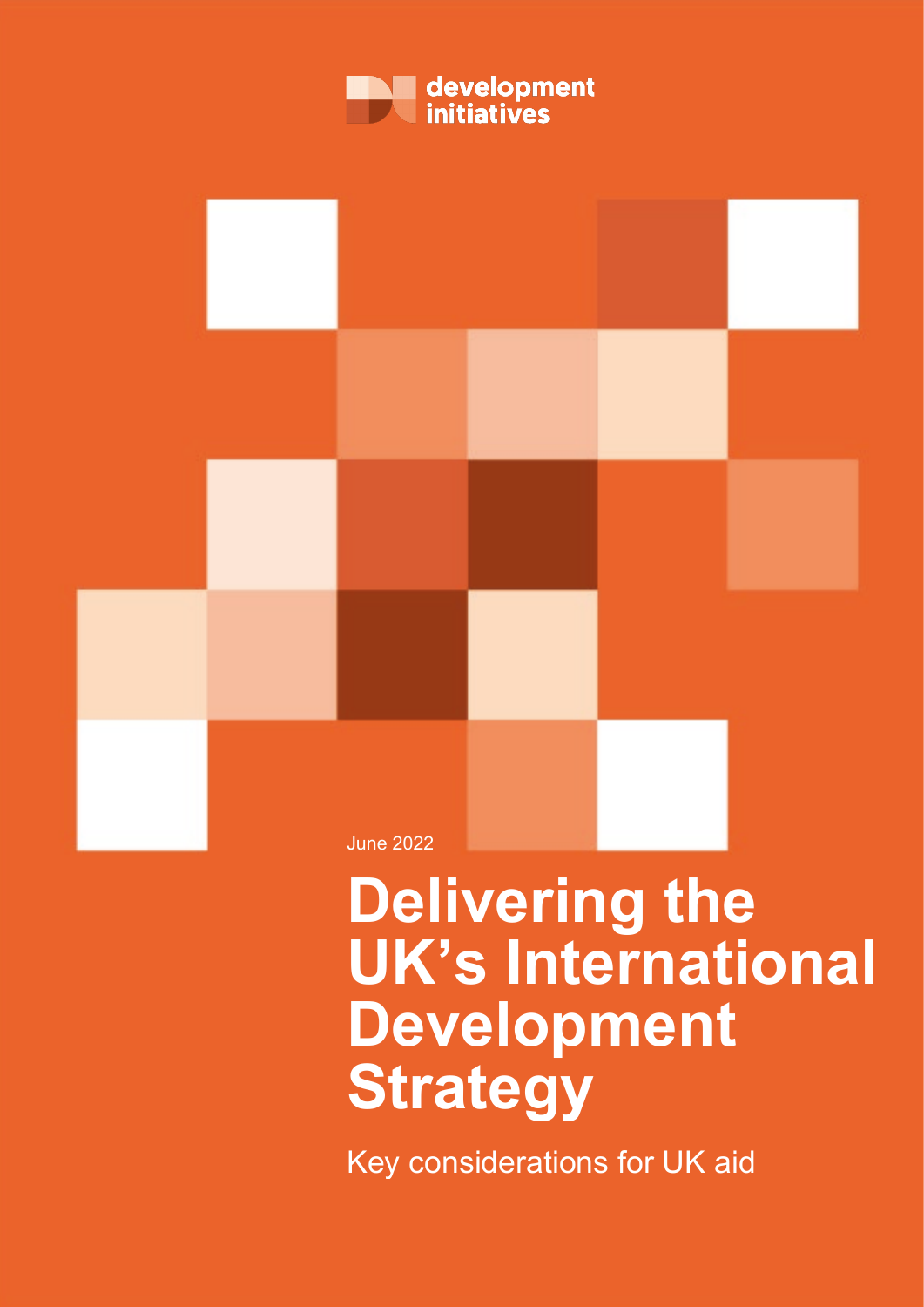## **Contents**

| Key considerations and implications for delivery of the UK's strategy 5   |  |
|---------------------------------------------------------------------------|--|
|                                                                           |  |
|                                                                           |  |
|                                                                           |  |
| Key considerations and implications for delivery of the UK's strategy  8  |  |
|                                                                           |  |
|                                                                           |  |
|                                                                           |  |
| Key considerations and implications for delivery of the UK's strategy  12 |  |
|                                                                           |  |
|                                                                           |  |
|                                                                           |  |
|                                                                           |  |
|                                                                           |  |
|                                                                           |  |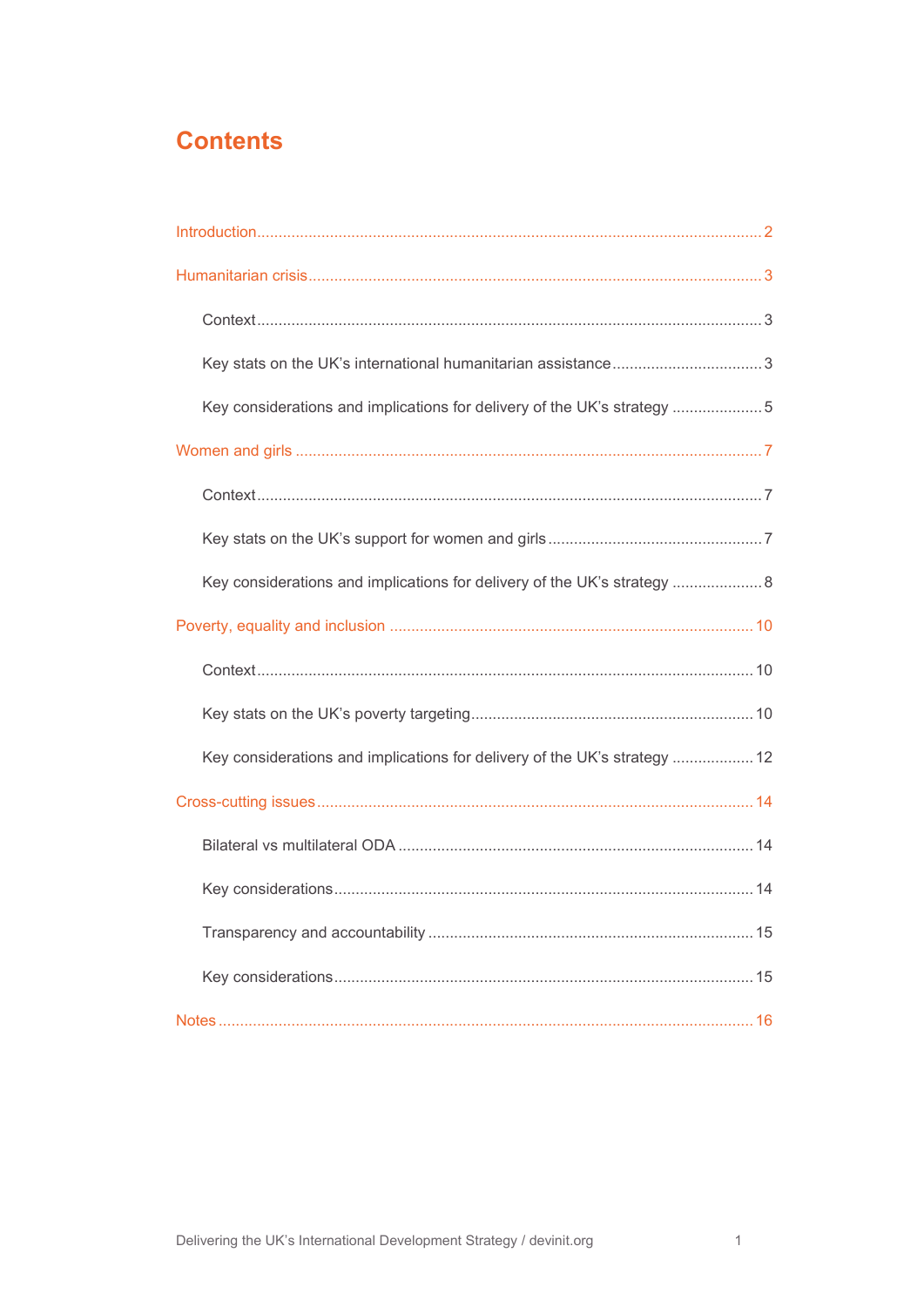# <span id="page-2-0"></span>**Introduction**

The much-anticipated UK International Development Strategy has been published, setting out where the fifth-largest donor in the world plans on focusing its efforts to promote development overseas. It highlights four priorities: British Investment Partnerships that seek to stimulate economic growth; responding to humanitarian crisis; empowering women and girls; and tackling global challenges, namely climate change, health and the environment.

This briefing follows the structure taken in the International Development Strategy, looking in turn at its priorities and unpacking each. We focus only on humanitarian crisis, supporting women and girls, poverty targeting and cross-cutting issues of bilateral vs multilateral aid and transparency. For each, we set out key context and recent trends in UK aid, then outline top-line considerations for the UK as it moves to deliver on its priorities as effectively as possible. This focus is driven by our specialist expertise in financing for these areas to deliver sustainable development and effective crisis response.

This briefing is not an exhaustive analysis or a set of recommendations, and references used throughout are set out as endnotes that provide deeper dives into relevant and useful evidence and analysis.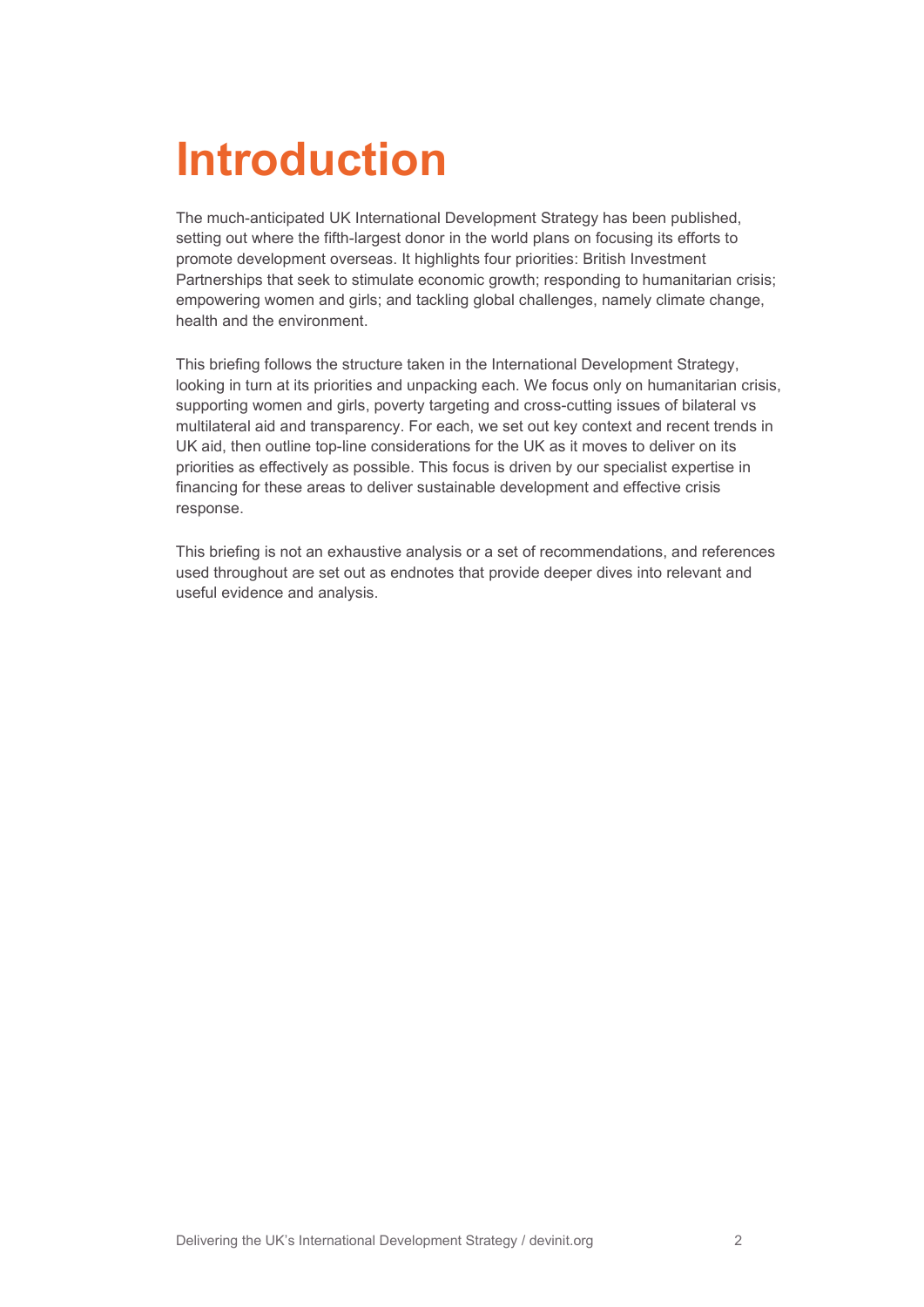## <span id="page-3-0"></span>**Humanitarian crisis**

### <span id="page-3-1"></span>**Context**

The numbers of people experiencing humanitarian crisis continues to grow, with more than 243.8 million people identified as being in need of humanitarian assistance even before the Ukraine conflict.<sup>[1](#page-16-1)</sup> Financing is struggling to keep pace, creating unprecedented shortfalls in support to people experiencing crisis.<sup>[2](#page-16-2)</sup> Crisis and fragility areas intertwined as ever with poverty; two-thirds of people in extreme poverty now live in fragile states according to recent figures.[3](#page-16-3) This is reflective of both how challenging it is to sustainably reduce poverty in fragile contexts, and also the identified causal links between countries experiencing high levels of poverty and the incidence of conflict.[4](#page-16-4) There is also an increasing number of protracted crises, with the number lasting five years or more doubling since 201[5](#page-16-5).<sup>5</sup> Sustainably addressing the causes and impacts of crisis and fragility is therefore critical to achieving the Sustainable Development Goals and delivering universal ambitions for a safe, secure and prosperous world.

The UK's International Development Strategy's pledge to "lead globally for a more effective international response to humanitarian crises" could not come at a more important time. What's more, the ambition to "help countries escape cycles of conflict and violence which underpin so many protracted humanitarian emergencies" [6](#page-16-6) is, as such, a commitment to taking a holistic view of crisis prevention, mitigation and response.

### <span id="page-3-2"></span>**Key stats on the UK's international humanitarian assistance**

- The UK's international humanitarian assistance fell in 2020, when most other large donors were increasing their contributions as the Covid pandemic unfolded. This cut of 29% from 2019 had significant impacts, particularly on the Yemen crisis, which saw funding fall by almost half compared to the previous year as a result of UK aid cuts and drew much public attention.
- Following these cuts, the pledge in the strategy of  $£3$  billion over the next three years does not constitute restoring funding to 2020 levels (confirmed in Liz Truss' evidence to the International Development Committee) though it does constitute a small increase from 2021. The UK has played a significant role in important humanitarian system reform processes, and contributing lower than historic levels of funding risks undermining its influence in this area moving forwards.
- It is unclear how the £3 billion will be disbursed each year during that period. However we do know that Afghanistan has been pledged £286 million in 2022/23 while Ukraine has so far been pledged £220 million. Assuming £1 billion per year, this means half of the budget will be allocated to two crises, and the rest remaining for all other humanitarian response funding.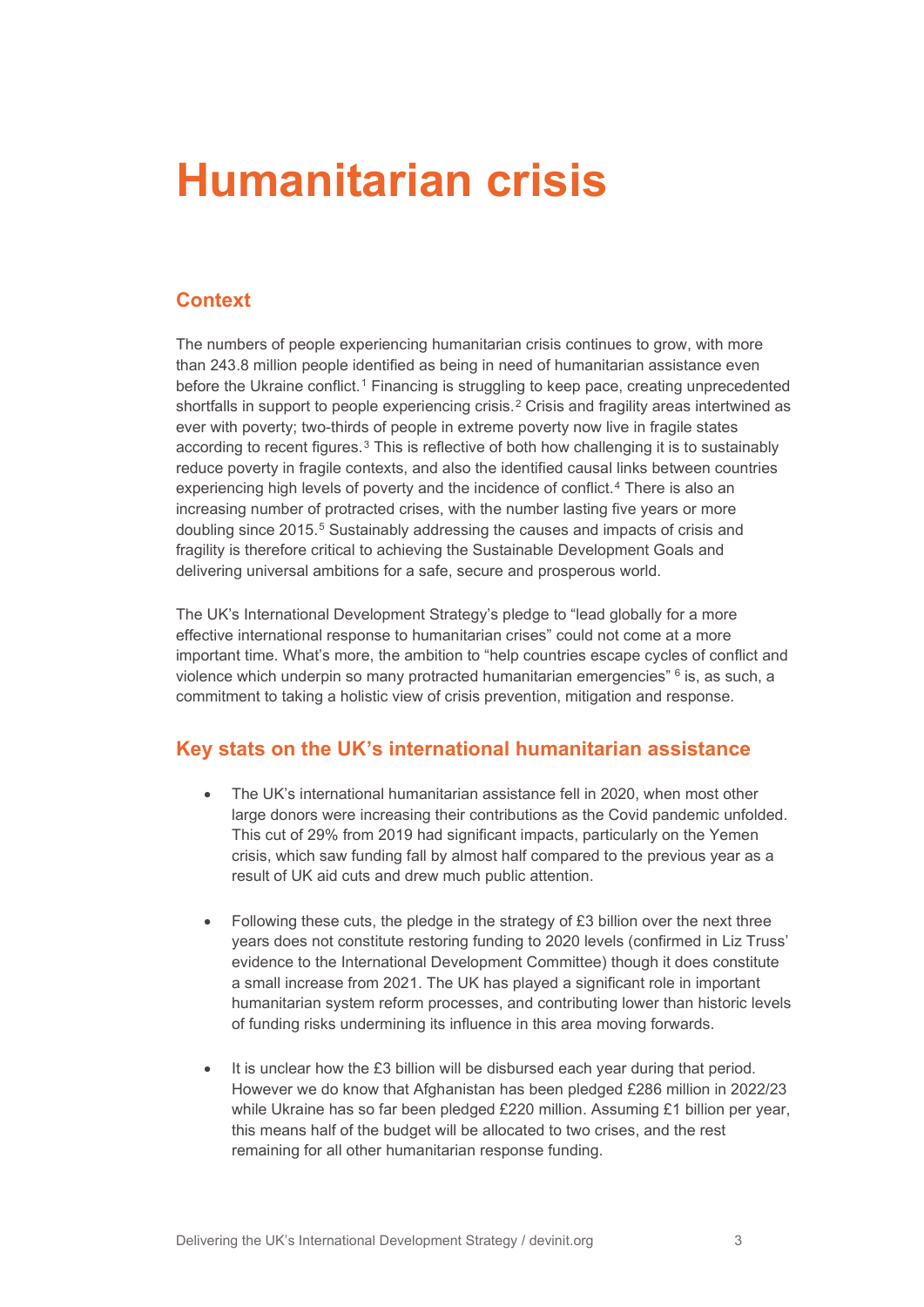This is a shift compared to previous years, when funding has been spread between a greater number of countries (see Figure 1). As such, countries experiencing protracted crises such as Yemen, the Democratic Republic of the Congo and Syria are very unlikely to see support from the UK recover close to pre-cut levels, despite our research showing that these countries continue to have the greatest number of people in need.<sup>[7](#page-16-7)</sup> The likely trend instead appears to be an increasing concentration of UK assistance to a small number of crises. This further raises the question of the UK's ability to respond to new humanitarian crises that emerge within the existing 0.5% GNI ceiling.



#### **Figure 1: Distribution of UK humanitarian aid disbursements in 2020, by top ten recipients**

Source: Development Initiatives based on International Aid Transparency Initiative (IATI) data. Notes: IATI and OECD DAC data for FCDO closely align but do not match exactly. Where specified, the FCDO IATI data is based on bilateral allocations only and therefore does not contain core contributions to multilateral organisations, the majority of which cannot be attributed to a sector or recipient. This allows for consistency with the approach used with the OECD DAC data for the relevant analysis. Further, current prices are used when analysing IATI data due to the focus on cuts between 2019 and 2021.

- In terms of how humanitarian aid is disbursed, the UK reported that in 2020, 98% of its international humanitarian assistance was provided as multi-year funding, the largest proportion from any donor.[8](#page-16-8) This is a significant achievement, providing predictable levels of funding that improves efficiencies and effectiveness through enabling recipients to plan ahead.
- While the data specifically on the UK's delivery on localisation is not of sufficient quality to draw firm conclusions, and they have not self-reported this figure via the Grand Bargain, we know that overall just 3.1% of international humanitarian assistance is going directly to local and national actors, including governments, NGOs and societies.<sup>[9](#page-16-9)</sup> The target set and committed to by the UK at the Grand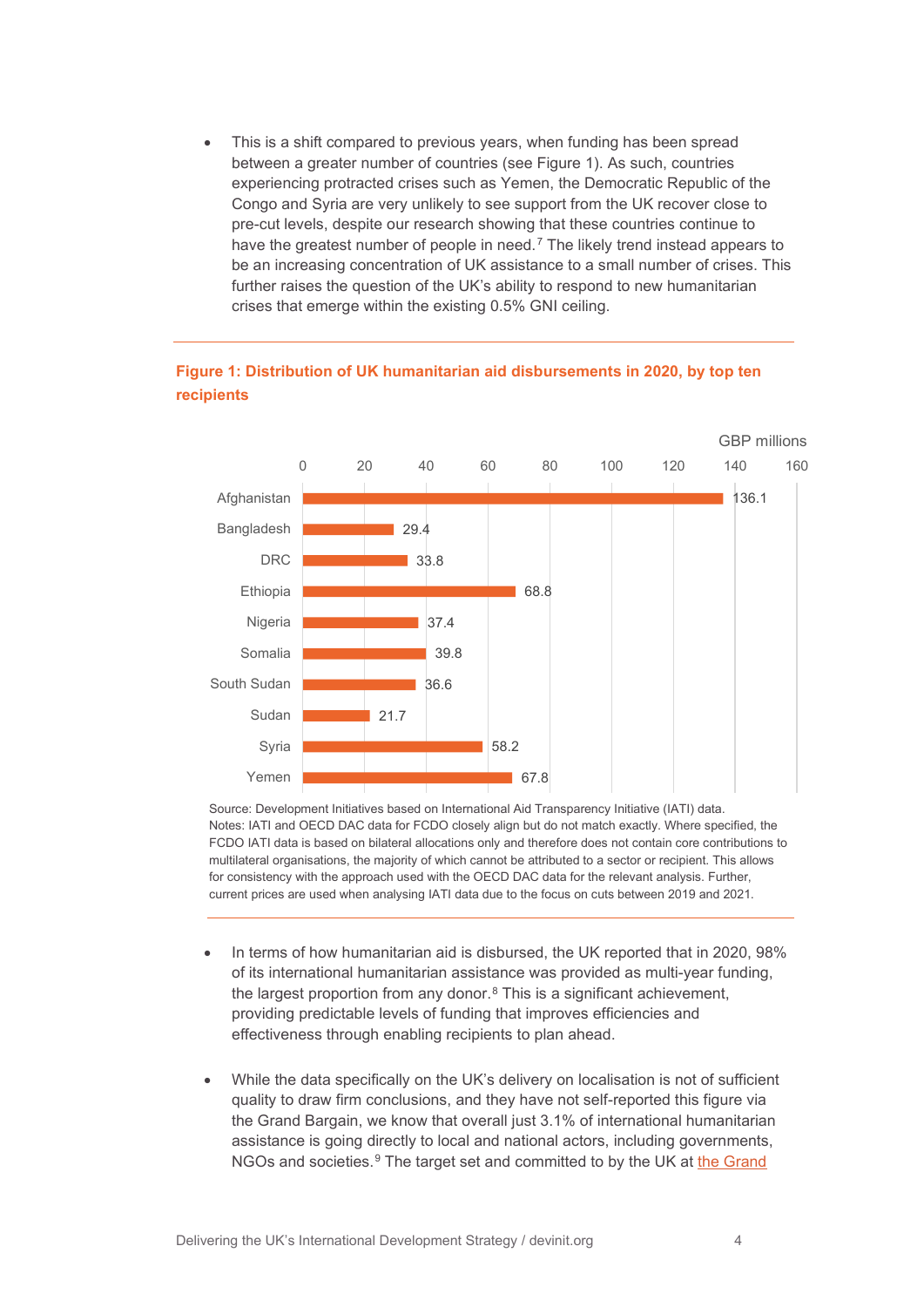[Bargain](https://interagencystandingcommittee.org/greater-transparency) was 25% of funding, in recognition of the fact that these actors are often first to respond in a crisis. Based on the aggregate figures we have, it is very likely the UK is currently falling short of this aspiration.

### <span id="page-5-0"></span>**Key considerations and implications for delivery of the UK's International Development Strategy**

- **Maintaining UK leadership on:**
	- o **Multi-year predictable funding.** Given the UK's strong track record, it has an opportunity to provide real leadership in this area by protecting and maintaining its previous commitment and encouraging others to follow suit. Many donors are giving less than half of their humanitarian assistance as multi-year funding, and according to recent data, some major donors are even reducing the amount provided in this way.
	- o **Advancing the 'triple nexus'**. Reducing the incidence, severity and impacts of crises requires working at the 'nexus' between emergency response and longer-term approaches to reduce peoples' vulnerabilities and risks, including poverty and insecurity. Research shows that the UK has historically demonstrated a clear commitment to this work<sup>[10](#page-16-10)</sup> and the strategy maintains that commitment. Translating that into action has seen some progress to date and the strategy presents a further opportunity to lead on this agenda. Our [research on the UK's work at the nexus](https://devinit.org/resources/questions-considerations-donors-triple-nexus-uk-sweden/conclusions-and-recommendations/) provides detailed findings and recommendations.
- **Ensuring humanitarian funding does not come at the expense of sustainable development and actively supports underfunded crises.** Increasing humanitarian assistance while maintaining a ceiling of 0.5% GNI for aid means a likely lowering of investment in key areas for sustainable development, economic prosperity and therefore stability such as health and education systems and social protection. There is also the challenge of the UK's priorities for humanitarian assistance, such as Ukraine, risking a diversion of resources away from many already severely underfunded crises. With a finite budget and significant humanitarian needs globally, it is vital to have a whole-ofgovernment approach and strong coordination across the sector to prevent unintended consequences and maximise the impact of investments.
- **There is a golden opportunity for the UK to lead on localisation.** Donors are falling far short of commitments to local and national responders but the strategy reaffirms the UK's desire to "reach people in greatest need […] providing them with what they need the most to recover from crises".<sup>[11](#page-16-11)</sup> The UK could take this opportunity to set the agenda on how localisation can be achieved in practice. To be the first donor to make meaningful headway in this area would contribute significantly to the ambition to be a global leader in humanitarian response.
- **Championing transparent budgets, open decision-making and real-time reporting of aid commitments and disbursements.** Aid transparency was a commitment made by the UK alongside many other donors as part of the Grand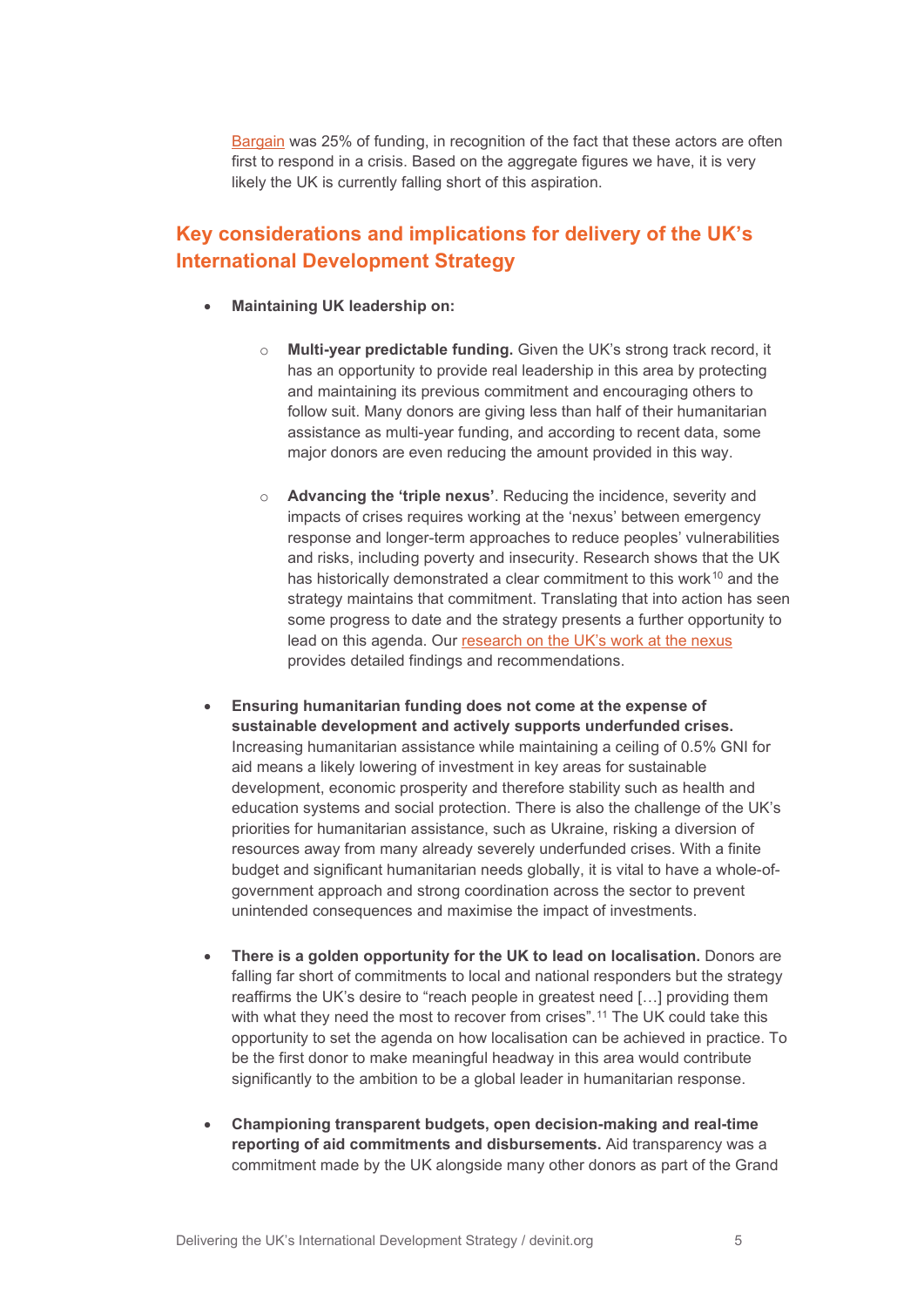Bargain agreement but there are still many gaps in the data. Transparency is a vital means to an end. It is the only way for all relevant actors to have total visibility and ensure that sufficient volumes of support are being provided where need is greatest, through collective effort and effective coordination and distribution of funds. This demands comprehensive but also real-time reporting of aid. Quality and timeliness of reporting are paramount to ensure that data can be used to drive good decision-making, and ensure best possible impact.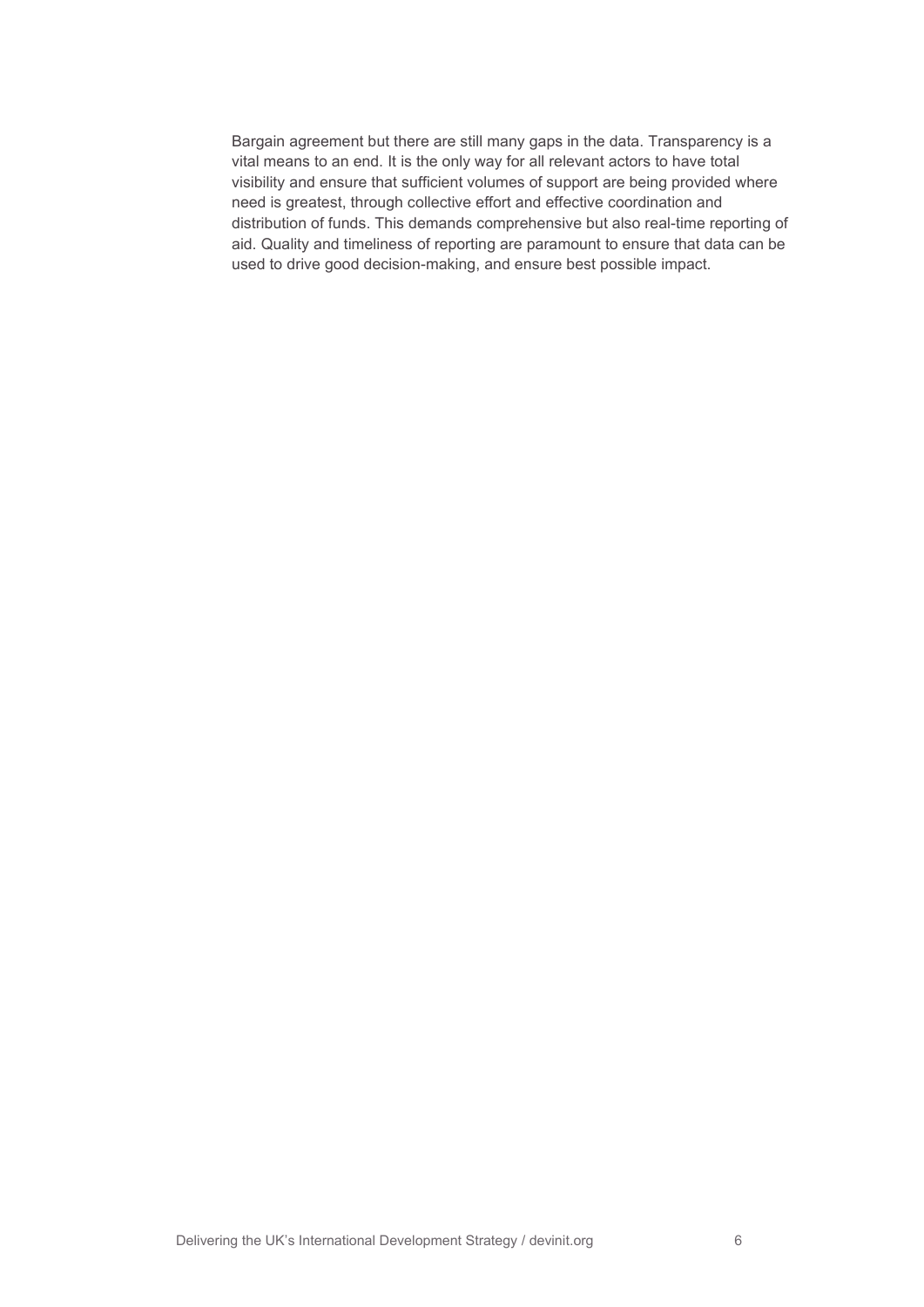# <span id="page-7-0"></span>**Women and girls**

### <span id="page-7-1"></span>**Context**

As declared in the SDGs in 2015, "Gender equality is not only a fundamental human right, but a necessary foundation for a peaceful, prosperous and sustainable world."<sup>[12](#page-16-12)</sup> The Covid-19 pandemic has caused a reversal in progress on gender equality<sup>[13](#page-16-13)</sup> and cuts by the UK government during this time have had a significant impact on projects supporting women and girls.<sup>[14](#page-16-14)</sup>

It is therefore encouraging to see women and girls as a top priority of the International Development Strategy with the pledge to "restore funding"<sup>[15](#page-16-15)</sup> in this area, although until budgets are published it is uncertain what this will look like. It is noteworthy that the language of 'gender equality' gets little mention in the strategy, and yet is recognised by the UN as better reflecting the holistic approach that is needed to tackle the root causes of inequalities that women and girls experience. It has been well argued that the UK government cannot treat 'women and girls' as a standalone group in need of help<sup>[16](#page-16-16)</sup> if it is to achieve its ambitions to help deliver "the freedom [women and girls] need to succeed".<sup>[17](#page-16-17)</sup> If the government is reframing gender equality in this way, it needs to be clear about how its approach, and the extent to which this decision represents substantive policy change or semantics.

### <span id="page-7-2"></span>**Key stats on the UK's support for women and girls**

The UK has a strong track record of providing aid where gender equality is a principal or significant objective, almost doubling between 2014 and 2019 to £6.3 billion. In 2020 however, available data shows a cut of around £1.9 billion, landing most heavily on country-specific projects.[18](#page-16-18)



#### **Figure 2: UK gender-relevant ODA to country-specific, regional and global projects, 2019–2021**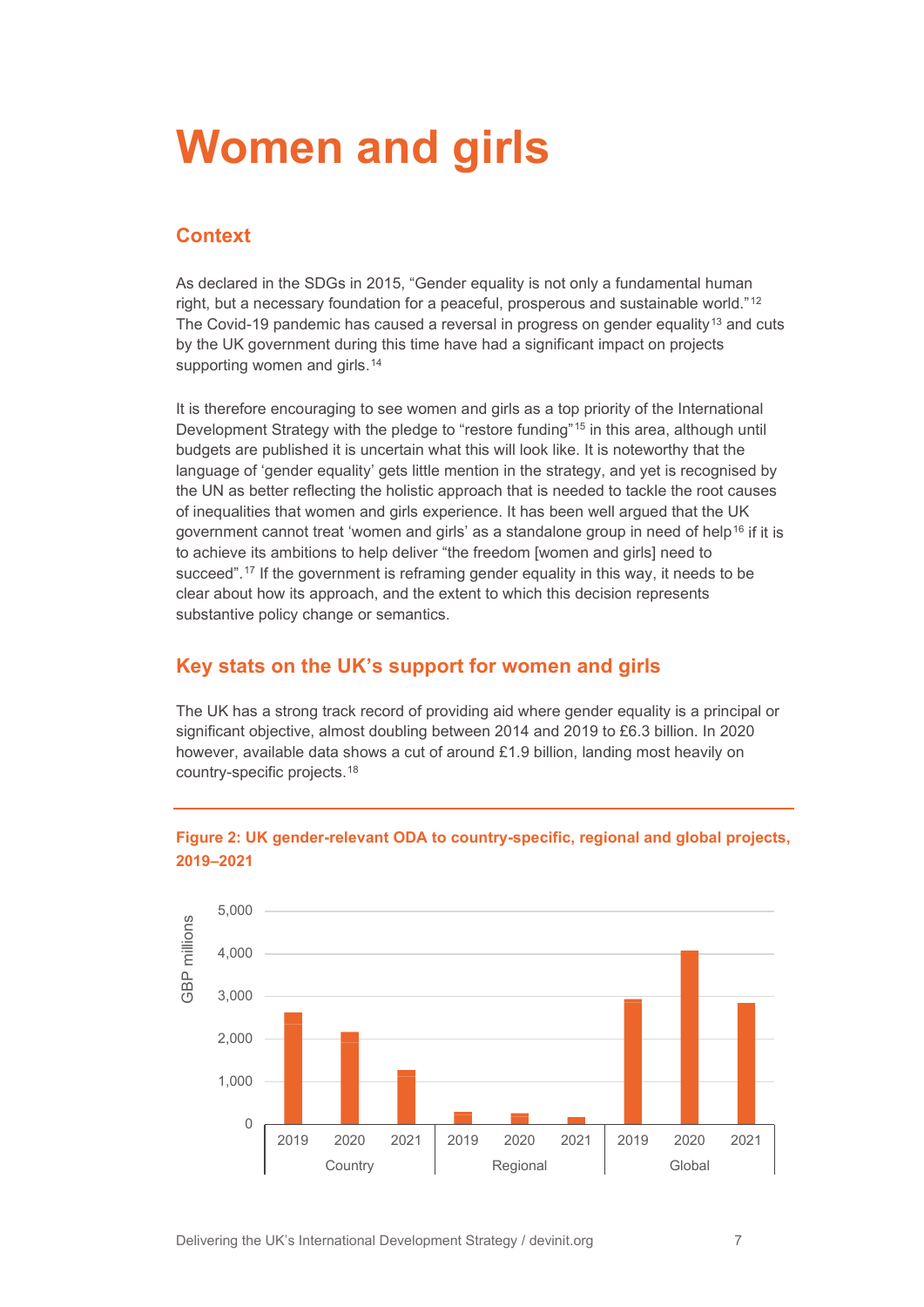Source: Care International and Development Initiatives, 2021. UK leadership on gender equality globally; a quantitative review.

Notes: ODA to 'Global projects' refers to that which is not specific to a particular geographic location. Regional and country ODA is that which has been allocated to a specified geographic region or nation.

Additional analysis suggests that as a result of aid cuts in 2020, UK aid programming failed to reach an estimated 20 million women and girls who otherwise would have received support. Notably, family planning, reproductive healthcare and women's rights organisations saw cuts of -37%, -48% and -10% respectively.[19](#page-16-19) Women's rights organisations, in particular those in crisis contexts, were experiencing cuts as far back as 2017.[20](#page-16-20)

There are also questions around the quality of data reported by the UK on its support for women and girls overseas, with the National Audit Office reporting last year that the Department for International Development (DFID) – therefore implicitly now the Foreign, Commonwealth and Development Office (FCDO) – "does not have a strong understanding of its spending in this area; and it has been slow to start bringing performance information together to provide an accurate picture of progress across the portfolio of its activities".[21](#page-16-21)

## <span id="page-8-0"></span>**Key considerations and implications for delivery of the UK's International Development Strategy**

- **Delivery of the strategy must address the root causes of the inequalities experienced by women and girls to have a meaningful and sustainable impact.** Language matters, and the move away from 'gender equality' in the strategy sends the signal that the government may intend to narrow its approach rather than taking the holistic view required for systemic and lasting change that will deliver equality for women and girls. The upcoming refreshed Strategic Vision presents the UK government with an opportunity establish clarity and demonstrate that it has not narrowed its approach. Empowering women and girls is of course part of achieving equality, but for the government to really deliver impact, it must ensure that implementation of the strategy means addressing the root causes – the structural, economic and social barriers that prevent women and girls enjoying the same rights, freedoms and opportunities as men and boys.
- **Maintaining the pillars of the current Strategic Vision for Gender Equality is the only way to truly deliver on the new '3 E's'.** The strategy sets out the '3 E's' of education, empowerment and ending violence in a way that is far narrower than the UN approach to the areas that must be progressed to achieve gender equality.[22](#page-16-22) Crucially, it will be challenging to drive sustainable progress across the three areas set out in the strategy without directly delivering on other aspects of inequality faced by women and girls. For example, supporting an equal share of unpaid care work has a role to play in helping women and girls attain a better education;[23](#page-16-23) ensuring women and girls lead and participate in crisis response planning is important for protecting women from gender-based violence.<sup>[24](#page-16-24)</sup> Ensuring coordination and integration of efforts to deliver equality for women and girls throughout and across all aid programming is vital.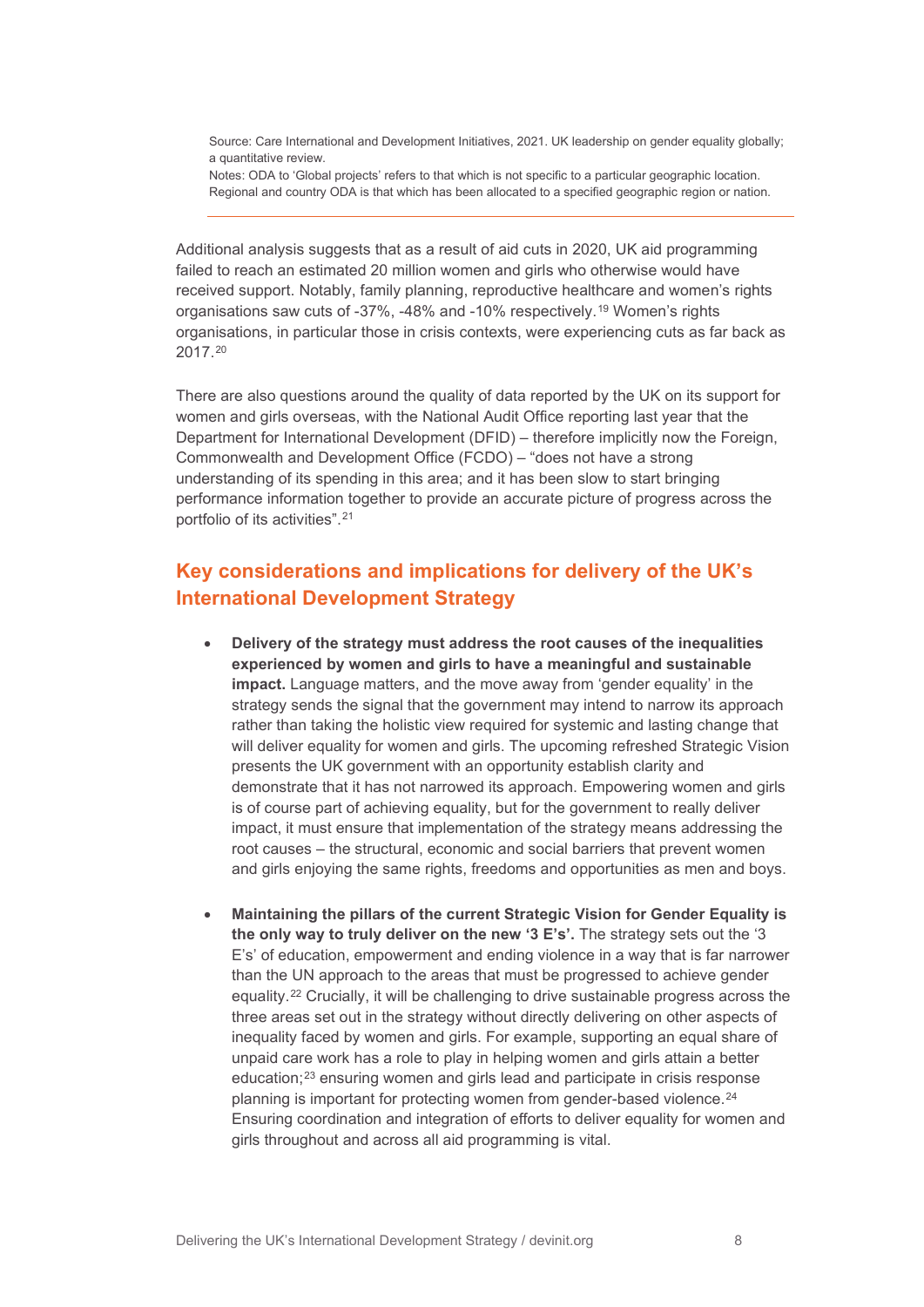- **The commitment in the strategy to empowering people and being responsive to their needs means working with and through women's rights organisations.** The trend of decreasing levels of funding to women's rights organisations means these organisations are not being as enabled and involved as they could be. Yet they are best placed to understand and support women and girls. Recent research into support for women and girls in crisis tells us that the way donors operate can often exclude the organisations that are best able to respond to their needs and that action is needed to improve this.[25](#page-16-25)
- **Restoring funding for women and girls means an additional £1.9 billion is likely to be needed, and does not need to come at the expense of other areas if the approach is multi-sectoral.** The volume of recent cuts means a substantial and concerted effort is needed to meet a commitment of restoring funding. Support for women and girls often comes in the form of 'gendersensitive' projects and programmes – whether through education, humanitarian response, health, climate or other areas. This is not, however, an exercise in boxticking. Sustainable impact is about consciously and explicitly building equality for women and girls into all programme design from the outset. The UK must ensure programme teams are supported and mobilised to do this, and doing so will help deliver both the funding commitment and greater impact.
- **Greater transparency on funding through better reporting is vital to drive progress and assess impact for women and girls.** There is a lack of data on the needs of women and girls and how well-funded these are. The strategy has committed to restoring funding for women and girls, and this must be captured in data and reporting so that it is clear how exactly resources are being allocated and what impact they are having. This is a systemic issue across all donors. There is an opportunity for the UK to drive solutions that improve reporting systems and ensure support for women and girls is better captured and understood.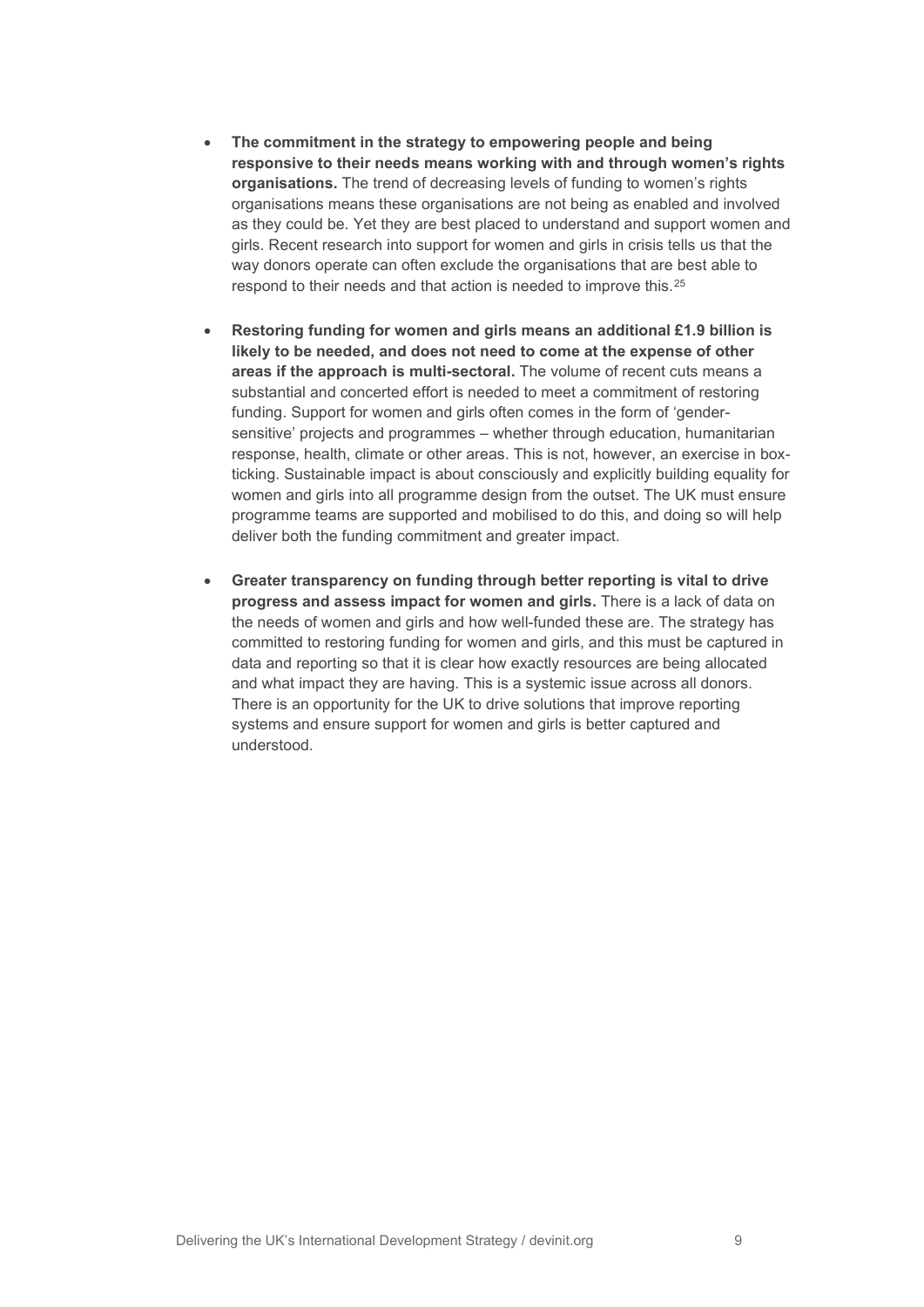## <span id="page-10-0"></span>**Poverty, equality and inclusion**

### <span id="page-10-1"></span>**Context**

As the UK government moves to implement the International Development Strategy, sustainable poverty reduction and inclusive growth must be a guiding principle for every aspect of delivery. When truly inclusive growth is achieved, through an inclusive approach across development efforts, there are significant multipliers in terms of the benefits of increased security, stability and sustainable economic growth.[26](#page-16-26) Throughout the strategy there is recognition of the need to tackle poverty, including the particularly welcome commitment to ensure 0.2% of GNI goes to the least developed countries.

Poverty reduction and tackling inequality are not named priorities in the strategy, yet to move away from that focus has implications for its potential success. The strategy makes clear its aims to drive 'inclusive growth' and, according to the OECD Framework, this cannot be done without achieving equality of opportunities that increase multidimensional living standards across populations.[27](#page-16-27) Consciously counting and including the poorest and most marginalised communities in development efforts and tackling barriers to their inclusion is critical to achieving this.

Failure to do so means unequal opportunities that create "rising barriers to full participation in economic and social life by the most disadvantaged members of society" and is "detrimental to growth and well-being".<sup>[28](#page-16-28)</sup> Further, there is robust evidence that income inequality and distribution matters for growth: "if the income share of the top 20 percent (the rich) increases, then GDP growth actually declines over the medium term, suggesting that the benefits do not trickle down. In contrast, an increase in the income share of the bottom 20 percent (the poor) is associated with higher GDP growth."<sup>[29](#page-16-29)</sup>

In recent decades, we see that only modest progress has been made in raising the consumption floor (the lowest level of consumption at which people are known to exist $30$ ) despite significant reductions in extreme poverty.[31](#page-16-31) In other words, poverty reduction over the last decade or so has often been among populations that were not in the deepest poverty, whilst those furthest below the poverty line have made little progress. This is the reason that the transformative principle of 'leave no one behind' was brought about by the Sustainable Development Goals: to recognise that you cannot achieve sustained progress, stability and prosperity unless everyone is counted and included. If inclusive growth that produces the desired outcomes of the strategy is to be realised, promoting the leave no one behind agenda (a priority and promise from the UK government just a few years  $ago^{32}$  $ago^{32}$  $ago^{32}$ ) cannot be abandoned.

### <span id="page-10-2"></span>**Key stats on the UK's poverty targeting**

• There is a stark disparity between aid allocations per person to countries with differing poverty rates. In 2020, a median of £1.20 per person in extreme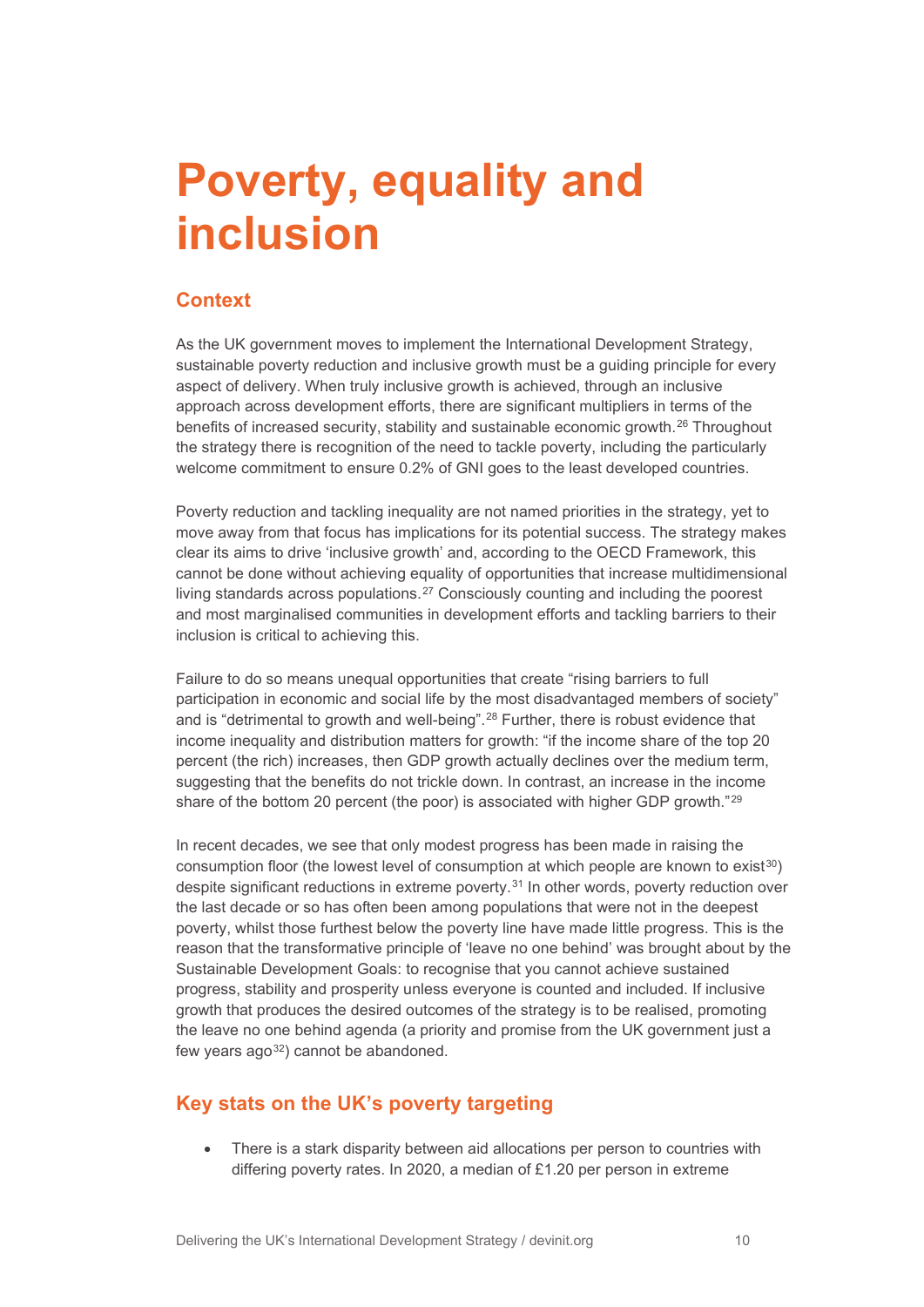poverty<sup>[33](#page-16-33)</sup> was provided by the UK as bilateral aid in countries where over 20% of the population is living in extreme poverty. Whereas, in countries where less than 1% of the population lives below the extreme poverty line, the median allocation is £210 per person in extreme poverty.



#### **Figure 3: Proportion of UK bilateral aid provided to countries according to poverty rates**

Source: Development Initiatives based on OECD and World Bank PovcalNet Notes: Extreme poverty is defined by the \$1.90 a day international poverty line. PovcalNet publishes poverty data consistently up to 2017 with some partial data up to 2019. DI forecasts data for 2019 using income distribution data (se[e DI's 'Poverty trends: global, regional and national' report](https://devinit.org/resources/poverty-trends-global-regional-and-national/) for more detail). Countries for which no poverty data is available are shown in the "no poverty data category". The number of countries in each band, based on 2019 poverty estimates, are as follows: above 40%: 21 countries, above 20% to 40%: 23 countries, above 1% to 20%: 49 countries, 0% to 1%: 33 countries, No poverty data: 16, and Non-country specific: 23.

The share of aid going to countries where over 40% of the population is living in extreme poverty has also dropped to 12% of total bilateral ODA.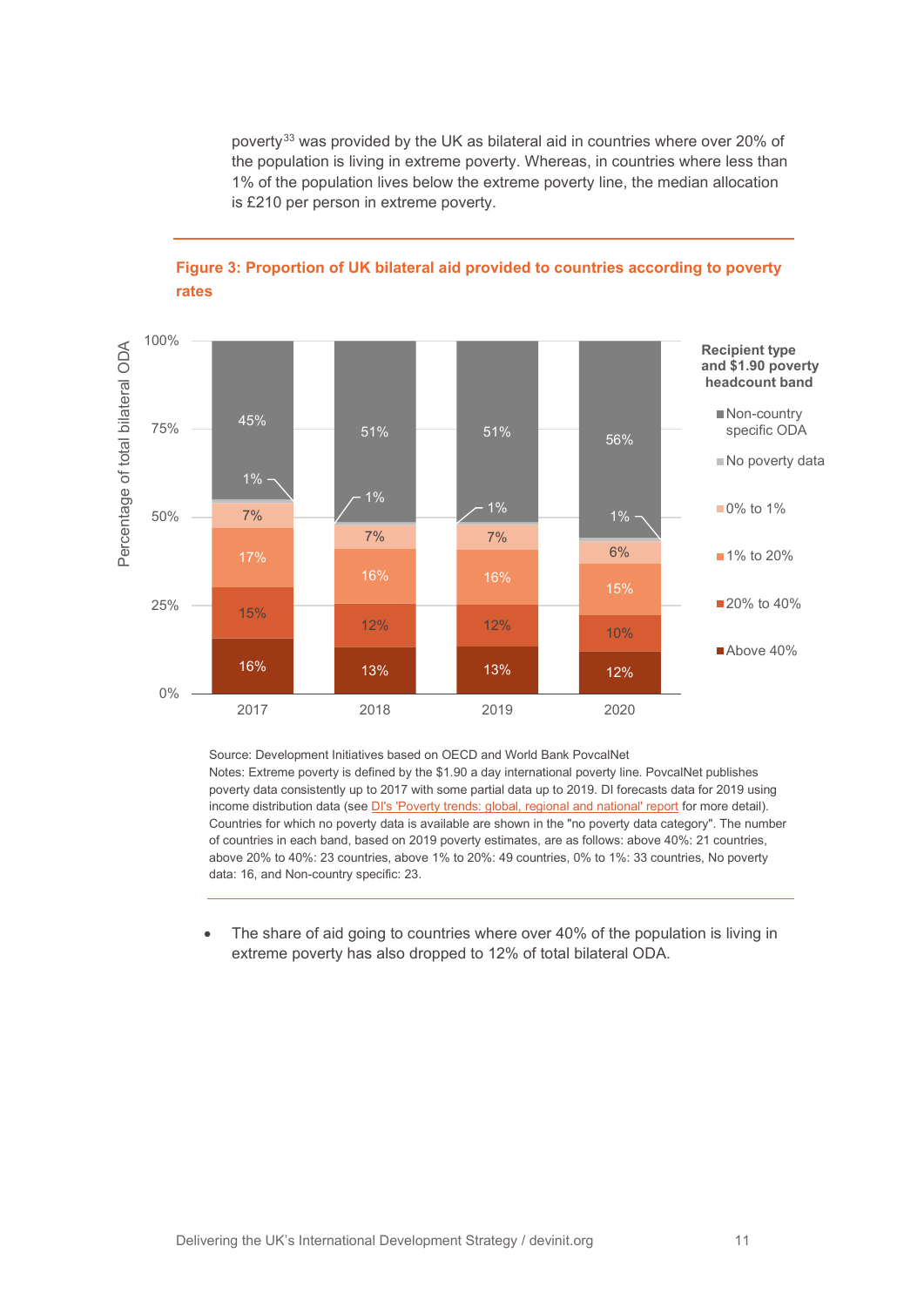#### Imputed multilateral ODA to LDCs (left axis) Bilateral ODA to LDCs (left axis) ODA to LDCs % total aid40% 6,000 **GBP** millions aid GBP millions Aid to LDCs % total aid 35% total 5,000 30% 4,000  $\aleph$ 25% 3,000 20% ll ot 15% 2,000 10% Aid 1,000 5%  $\Omega$ 0% 2010 2011 2012 2013 2014 2015 2016 2017 2018 2019 2020 2021

#### **Figure 4: Total ODA to LDCs from the UK, 2010–2021**

Notes: 2021 data is preliminary. The imputed multilateral ODA value for 2021 is an estimate. Data is in constant 2021 prices.

The proportion of UK aid going to the least developed countries (LDCs) has fallen to 30%, despite LDCs' share of people living in extreme poverty increasing from 31% to 50% between 2010 and 2020.[34](#page-16-34) The volume provided in 2020 was lower than every year since 2010 and latest available data shows that in 2021 it is likely that the UK cut aid to LDCs to 0.14% of GNI. This means the commitment to 0.2% in the strategy reflects the ambition to restore some of this funding.<sup>[35](#page-16-35)</sup>

## <span id="page-12-0"></span>**Key considerations and implications for delivery of the UK's International Development Strategy**

- **Efforts across every aspect of delivery should consciously address poverty, promote inclusion and reverse growing inequalities.** Beyond inclusive growth, all development policy and programming must have poverty reduction and inclusion built into their design and objectives. For example, climate mitigation and adaptation must not carelessly destroy the livelihoods of vulnerable communities; breaking the cycle of conflict is in part about reducing inequality and ensuring populations prosper fairly. The government should put mechanisms in place to help ensure this is built into programme design and reflected in reporting.
- **Truly inclusive growth must be the only growth that the UK supports.** While the new strategy talks of inclusive growth, there is a risk that the shift away from explicitly focusing on the leave no one behind agenda could allow policies, programmes and spending to divert resources and attention away from the most marginalised. In doing so, it may drive policies that are blind to those most likely to be excluded, and so in effect exacerbate the inequalities that hold them back from making progress. The UK has a strong reputation for its commitment to

Source: OECD DAC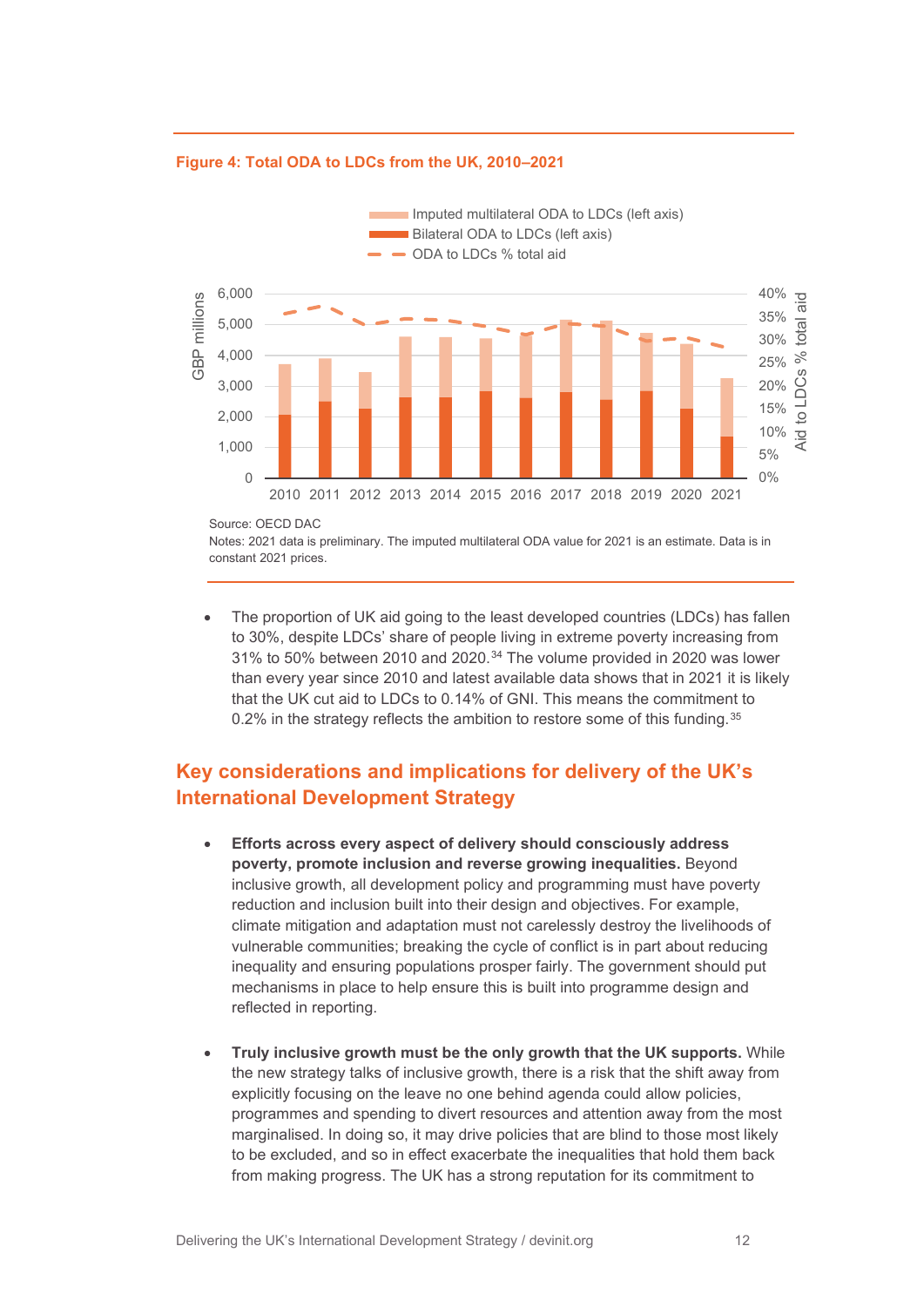good disaggregated data that helps us understand who is being left behind. It must maintain these efforts to ensure everyone is included in progress.

• **Meeting the needs of partner countries means listening to and including the whole population of that country's society.** The UK must design policies and interventions in a way that consciously includes those who are often left furthest behind, based on gender, disability, age and anyone who faces discrimination or marginalisation due to aspects of who they are or where they live. A prerequisite to this is ensuring every person is counted and included in data, investing where viable in the national statistics offices of country governments.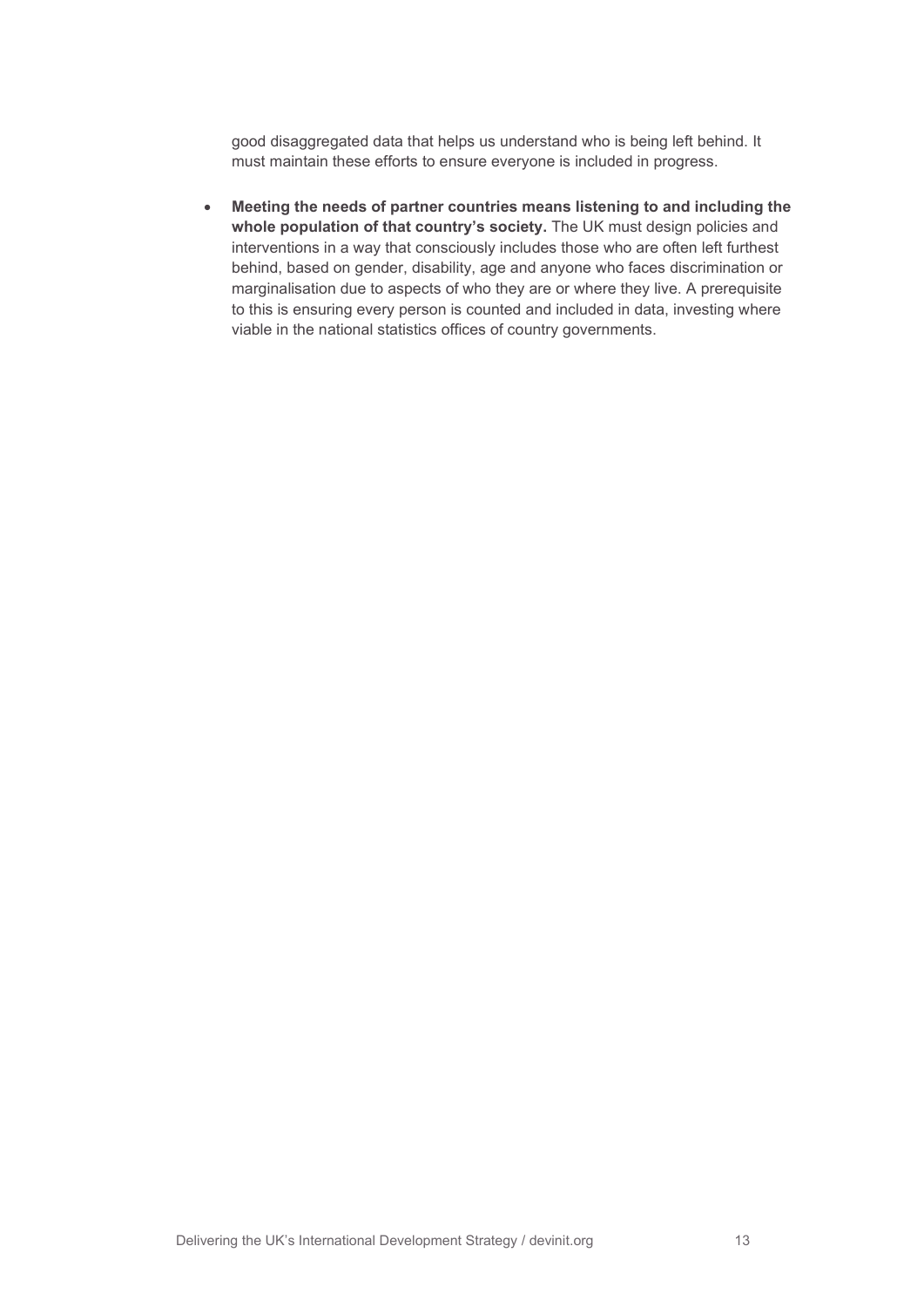# <span id="page-14-0"></span>**Cross-cutting issues**

### <span id="page-14-1"></span>**Bilateral vs multilateral ODA**

The channel through which aid is be spent should be selected to maximise impact towards intended goals, while ensuring value for money. Both bilateral and multilateral ODA can be effective mechanisms for this. Multilateral aid has unique properties that allow for the efficient pooling of resources and skills towards shared goals that require a coordinated global response. The UK's International Development Strategy prioritises many of the areas where multilateral cooperation is known to be highly effective and necessary to enable a coordinated short-term response, such as in crisis situations, and for longer-term sustainable impact, for example around global health and climate change.

However, the strategy also contains the decision to reduce multilateral spend in favour of disbursing ODA via bilateral channels, setting a target of 75% of FCDO spending to be allocated through country and bilateral channels by 2025. This will in part strategically enable a re-balancing of the UK's ODA spending, following the disproportionate cuts to bilateral spending between 2019 and 2021. As GNI increases and the UK's ODA returns to its 0.7% GNI target, multilateral spending could increase whilst holding the proportions fixed. However, as confirmed by Liz Truss following the publication of the strategy, the current plans see multilateral spending decrease in volume during this spending review cycle and beyond, from £3.7 billion in 2022/23 to £2.4 billion by 2025.

#### <span id="page-14-2"></span>**Key considerations**

- **Delivering on the ambitions of the strategy will require funding choices based on impact and value for money over geopolitical concerns.** An effective development strategy should allow flexibility in choice of funding mechanism to enable donors to maximise impact and value for money towards the achievement of the development priorities. Conversely, an inflexible target for bilateral and multilateral ODA risks prioritising national and geopolitical drivers. The UK's new target appears at odds with its prioritisation of the global challenges outlined in the strategy. It furthermore risks undermining the UK's leadership position in global fora and in support of multilateral reform efforts needed to deliver on 21st-century challenges.
- **Addressing global challenges will require global cooperation and leadership.** When it comes to delivery on this target, the reduced budget envelope means the UK must carefully assess and strategically prioritise its remaining multilateral spending, using mechanisms such as the multilateral aid review to assess cooperation options and ensure maximum impact. As the UK returns to 0.7%, the government should allocate additional funding based on what is most effective for achieving the priorities outlined in the strategy and should not restrict its ability to do this by capping multilateral spending. Additional funding should be allocated based on its effectiveness towards achieving the priorities outlined in the strategy.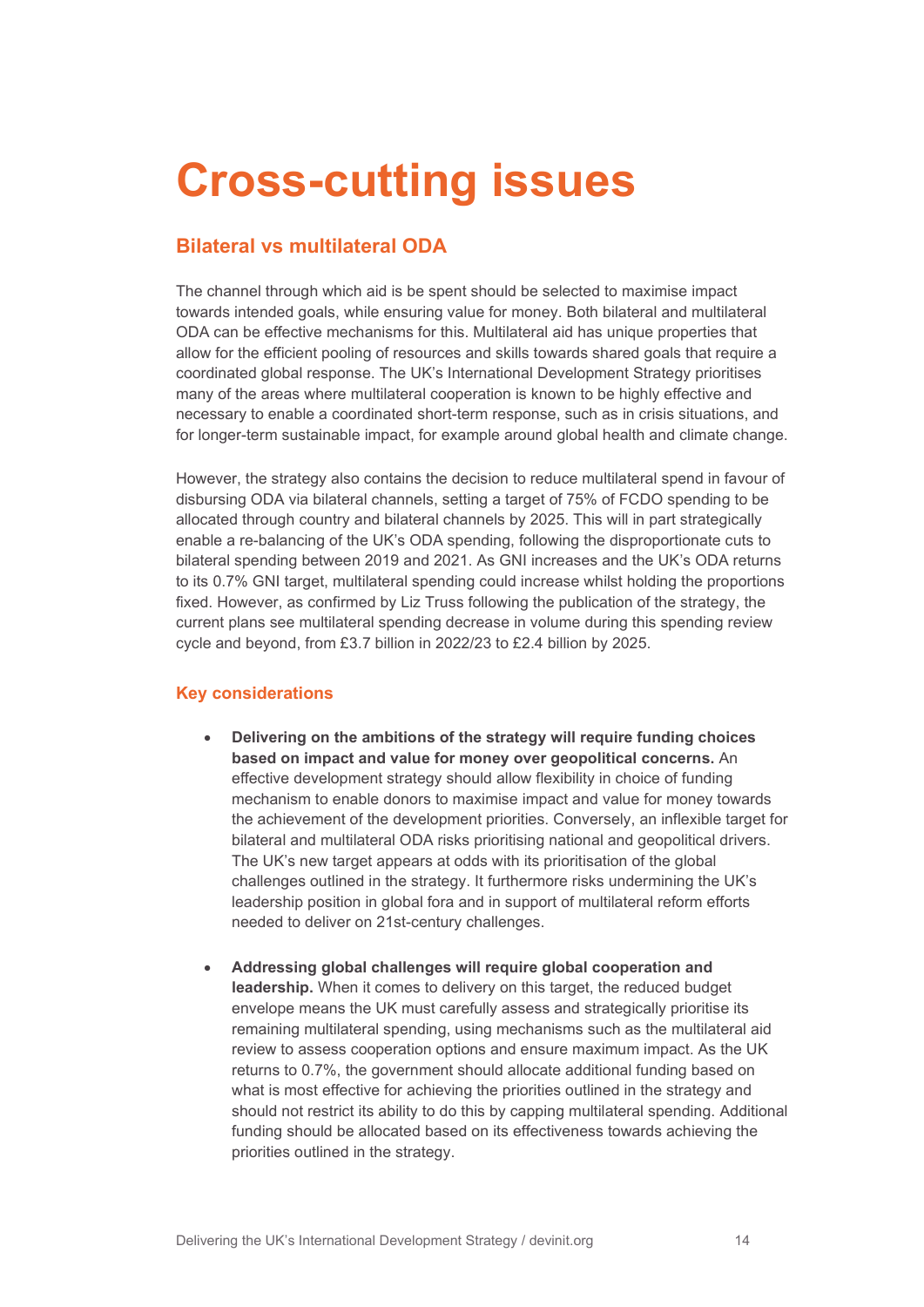#### <span id="page-15-0"></span>**Transparency and accountability**

Ensuring data on ODA is easy to access, understand and use increases the ability of taxpayers in donor countries and citizens in ODA-recipient countries, and their representatives, to hold development actors to account. It also enables international development actors to coordinate and plan their activities more effectively and efficiently. The UK has been a leader in the transparency and accountability of ODA and it is encouraging that the strategy notes the importance of transparency and of all ODAspending departments remaining accountable. However, it does not commit the UK to upholding the strong commitments contained within [DFID's 2018 transparency agenda](https://www.gov.uk/government/publications/open-aid-open-societies-a-vision-for-a-transparent-world) or set a target for all ODA-spending departments to achieve a 'good' or 'very good' in the [Aid Transparency Index.](https://www.publishwhatyoufund.org/the-index/2020/)

While FCDO has continued to publish data on ODA expenditure to [International Aid](https://iatistandard.org/en/)  [Transparency Initiative,](https://iatistandard.org/en/) there has been an erosion of the ability to scrutinise UK ODA since the FCO–DFID merger, in part due to the lack of budgetary information. The strategy itself was not accompanied by a full breakdown of ODA budget allocations, which limits the ability to analyse the strategy and monitor UK development activities in full.

#### <span id="page-15-1"></span>**Key considerations**

- Immediate publication of the three-year budget plan would be of huge benefit to all those who stand to be impacted by UK aid spending and those seeking to analyse how the strategy is translating into funding allocations. Further, in addition to departmental budgets, a total cross-departmental ODA budget plan should be published in full annually to help provide a joined-up picture of UK aid.
- All UK ODA-spending departments should adopt the previous aid strategy commitment to achieve a 'good' or 'very good' UK Aid Transparency Index. Supporting a transparency agenda more broadly, the UK should aim to promote the use of IATI open data with country government partners and civil society. It should continue to support partners and suppliers to reach high transparency standards by publishing open data using the IATI data standard.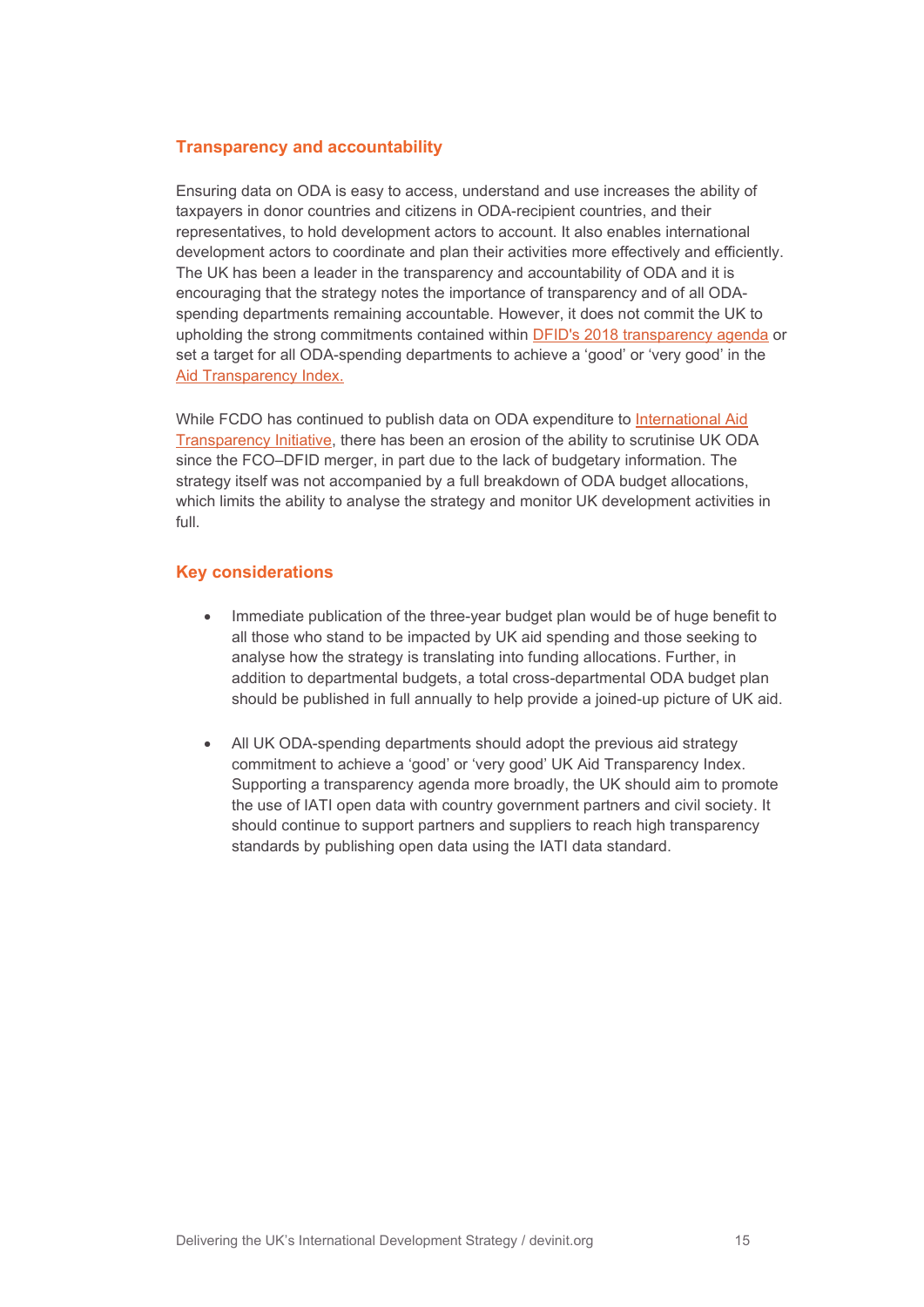# <span id="page-16-0"></span>**Notes**

<span id="page-16-1"></span><sup>1</sup> Global Humanitarian Assistance Report 2021, Development Initiatives, 2021.

<sup>2</sup> Ibid.

<span id="page-16-3"></span><span id="page-16-2"></span> $3$  Ibid.

<span id="page-16-4"></span><sup>4</sup> Marks, Z, Poverty and Conflict, GSCRD, October 2016.

<sup>5</sup> Development Initiatives, 2021. The Global Humanitarian Assistance Report 2021.

<span id="page-16-6"></span><span id="page-16-5"></span> $6$  Foreign and Commonwealth Office of the UK government, May 2022. The UK government's strategy for international development.

<span id="page-16-7"></span><sup>7</sup> Development Initiatives 2020, Global Humanitarian Assistance Report 2020.

<span id="page-16-8"></span><sup>8</sup> Development Initiatives, 2021. The Global Humanitarian Assistance Report 2021.

<span id="page-16-9"></span> $9$  Ibid.

<span id="page-16-10"></span><sup>10</sup> Development Initiatives 2019. Key questions and considerations for donors at the triple nexus: lessons from UK and Sweden.

<span id="page-16-11"></span> $11$  Ibid.

<span id="page-16-12"></span><sup>12</sup> United Nations, 2015. Goal 5: Achieve gender equality and empower all women and girls.

<span id="page-16-13"></span><sup>13</sup> United Nations, 2020. The Impact of COVID-19 on Women.

<span id="page-16-14"></span><sup>14</sup> CARE International and Development Initiatives, March 2022. UK Leadership on gender equality globally.

<span id="page-16-15"></span><sup>15</sup> Foreign and Commonwealth Office of the UK government, May 2022. The UK government's strategy for international development.

<span id="page-16-16"></span><sup>16</sup> CARE International, 2022. On "Ensuring we do not roll back on hard-won rights": How the FCDO's new International Development Strategy will deliver for gender equality and empowerment of women and girls.

<span id="page-16-17"></span><sup>17</sup> Foreign and Commonwealth Office of the UK government, May 2022. The UK government's strategy for international development.

<span id="page-16-18"></span><sup>18</sup> Care International and Development Initiatives, 2021. UK leadership on gender equality globally; a quantitative review.

<span id="page-16-19"></span><sup>19</sup> Care International, 2021. UK Government decisions to cut UK Aid are disproportionately falling on women and girls.

<span id="page-16-20"></span><sup>20</sup> Care International and Development Initiatives, 2021. UK leadership on gender equality globally; a quantitative review.

<span id="page-16-21"></span><sup>21</sup> National Audit Office, 2020. Improving the lives of women and girls overseas.

<sup>22</sup> United Nations 2022. Accessed at [www.un.org/sustainabledevelopment/gender-equality/.](https://www.un.org/sustainabledevelopment/gender-equality/)

<span id="page-16-23"></span><span id="page-16-22"></span><sup>23</sup> UNICEF, Gender norms and unpaid work, 2022. Accessed a[t https://data.unicef.org/topic/gender/gender](https://data.unicef.org/topic/gender/gender-norms-and-unpaid-work/)[norms-and-unpaid-work/.](https://data.unicef.org/topic/gender/gender-norms-and-unpaid-work/)

<span id="page-16-24"></span><sup>24</sup> Harvev. Rowan, Oxfam, 2021. The Ignored Pandemic: The Dual Crises of Gender-Based Violence and COVID-19.

<span id="page-16-25"></span><sup>25</sup> Development Initiatives, 2022. Funding for gender-relevant humanitarian response.

<span id="page-16-26"></span><sup>26</sup> Carter, Becky, GSDRC, 2015. Benefits to Society of an inclusive societies approach.

<span id="page-16-27"></span><sup>27</sup> OECD, 2014. Report on the OECD Framework for Inclusive Growth.

<span id="page-16-28"></span><sup>28</sup> OECD, 2014. Report on the OECD Framework for Inclusive Growth, pp5.

<span id="page-16-29"></span><sup>29</sup> IMF, June 2015. Causes and Consequences of Income Inequality: A Global Perspective.

<sup>30</sup> Ravallion, Martin, National Bureau of Economic Research, 2014, Are the world's poorest being left behind?

<span id="page-16-31"></span><span id="page-16-30"></span><sup>31</sup> Development Initiatives, November 2021. Poverty trends: global, regional and national.

<span id="page-16-32"></span><sup>32</sup> UK Foreian Commonwealth and Development Office, March 2019. Leaving no one behind: Our promise, Policy Paper.

<span id="page-16-33"></span> $33$  Extreme poverty is defined by the \$1.90 a day international poverty line.

<sup>34</sup> Development Initiatives, 2022. UK aid: Trends in the quality and quantity of UK ODA.

<span id="page-16-35"></span><span id="page-16-34"></span><sup>35</sup> Ibid.